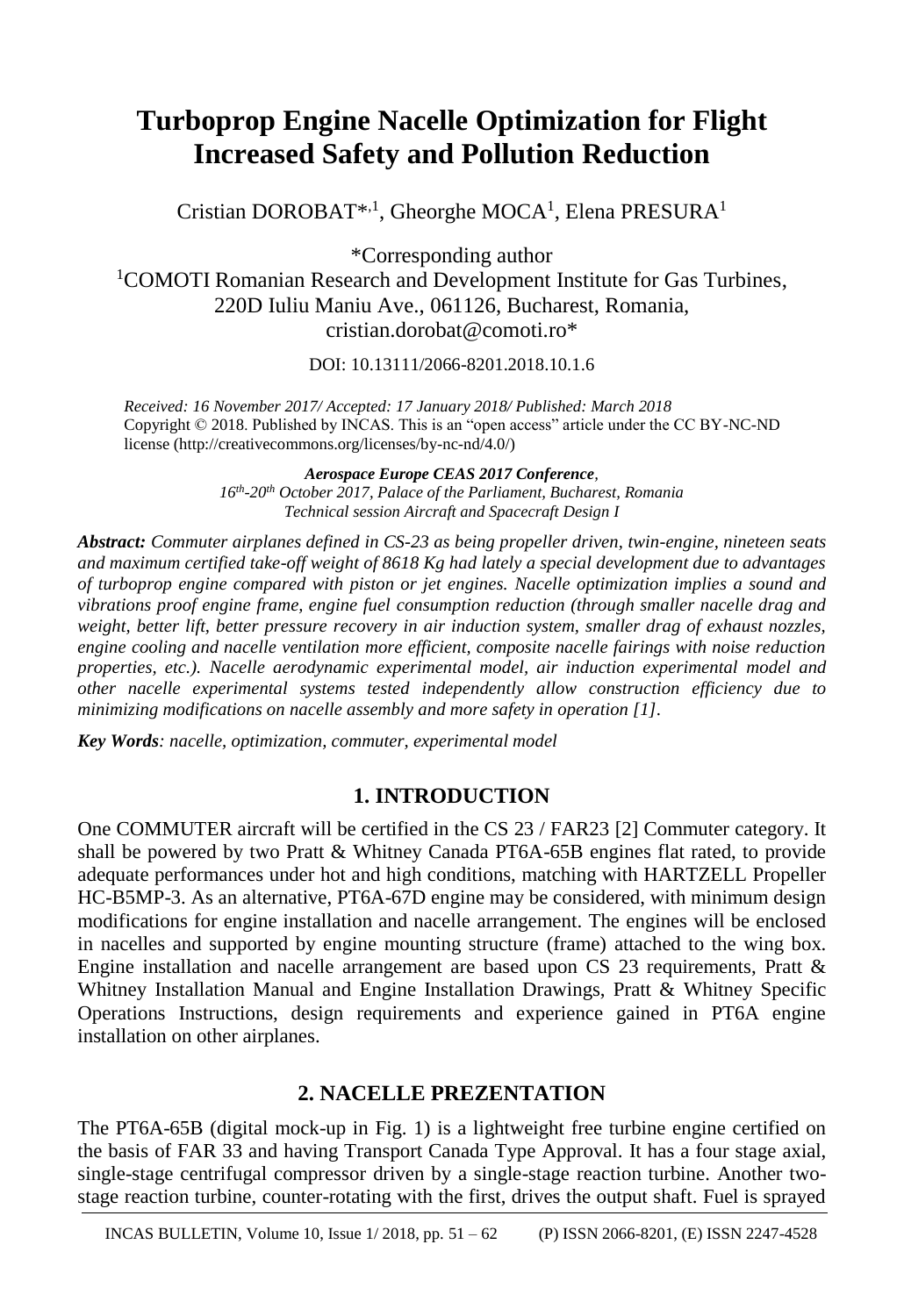in the annular combustion chamber by fourteen individually removable fuel nozzles mounted around the gas generator case. A high energy unit and two spark igniter plugs are used to start combustion. A hydro pneumatic fuel control schedules fuel flow to maintain the power set by the gas generator power control lever. Propeller speed remains constant at any selected propeller control lever position through the action of a propeller governor, except in the BETA range where the maximum propeller speed is controlled by the BETA VALVE section of the propeller governor. A spray ring is provided for washing the compressor. A compressor blow off valve compensate for excess air flow at low rpm for easy starting.



Fig. 1 – The PT6A-65B

Engine performances are presented in Table 1.

|  |  |  | Table 1 – Engine PT6A-65B performances |
|--|--|--|----------------------------------------|
|--|--|--|----------------------------------------|

| Rating             | <b>Output Shaft</b><br>Speed Nprop<br>rpm | Min. power<br><b>SHP</b> | Max. ambient<br>$\rm ^{o}C$ | Max. SFC<br>lbs/SHPhr. |
|--------------------|-------------------------------------------|--------------------------|-----------------------------|------------------------|
| Take-off           | 1700                                      | 1173                     | 43.6                        | .561                   |
| Max.<br>Continuous | 1700                                      | 1173                     | 38.3                        | .561                   |

The Hartzell Propeller HC-B5MP-3 data:

- Aircraft…………………………………………COMMUTER
- Engine ………………………………………….PT6A-65B
- Propeller…………………...……………………HC-B5MP-3( )
- Blade……………………………………………M10876ANS (K)
- Spinner………………………………………….D-3434-8P
- Number of blades……………………………….Five (four as alternative)
- Propeller Diameter……………………………...2824.48 mm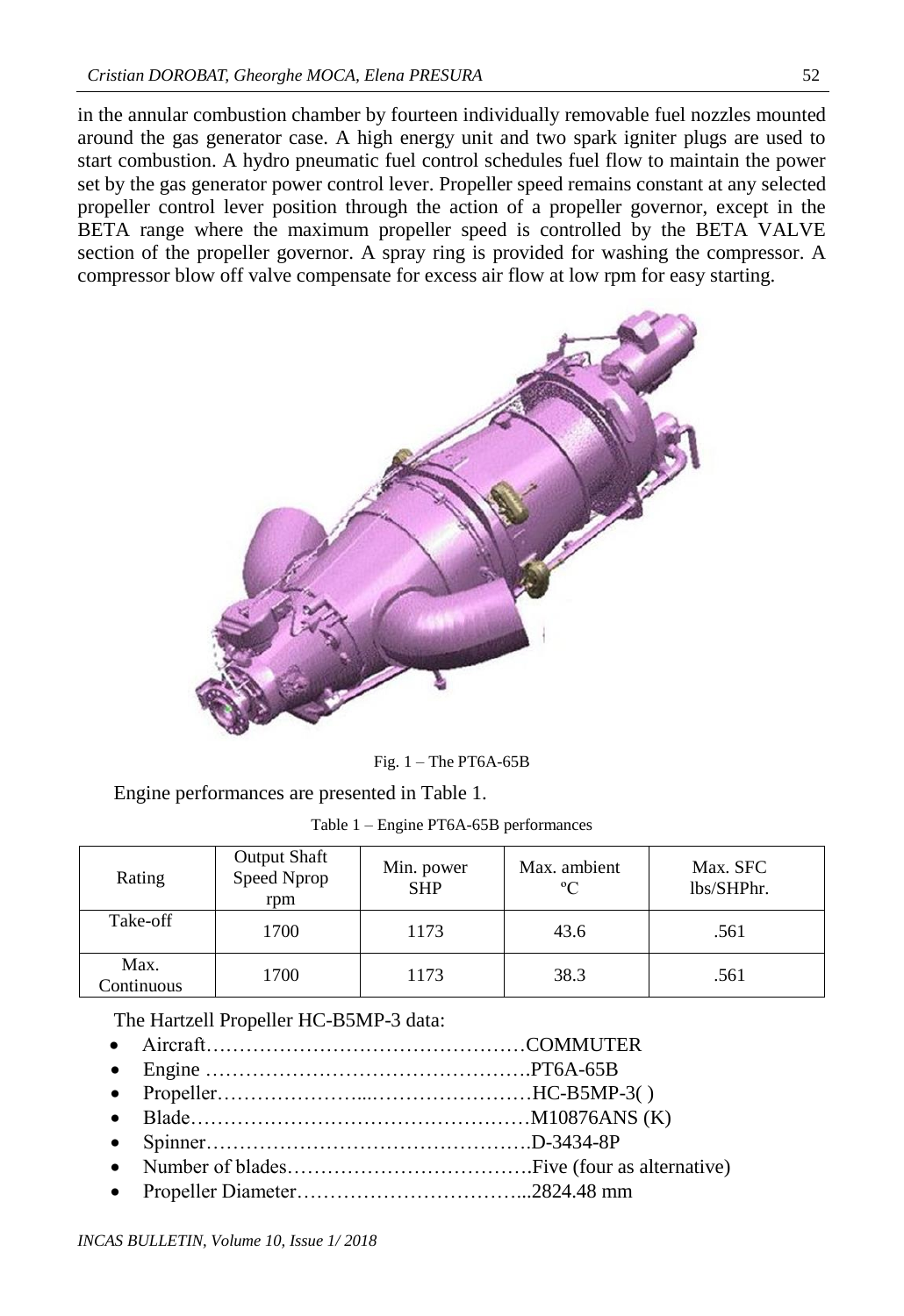- Spinner Diameter………………………………495.3 mm
- Spinner Length…………………………………531.37 mm
- Hub Material……………………………………Steel
- Blade Material………………………………….Aluminum
- Activity Factor Per Blade………………………89
- Lift Coefficient (Cl<sub>i</sub>) Per Blade……………….. 0.472
- Airfoil Section Type……………………………Hartzell Modified NACA 65 Series

In Fig. 2 is presented digital mock-up of power plant equipped with Hartzell propeller HC-B5MP-3.



Fig. 2 – Digital mock-up of power plant

The nacelle assembly consists of a completely dressed engine readily to be installed or removed from the engine frame attached to wing, cowlings and systems which connects engine to aircraft systems.

The main requirement for nacelle design is that it must be constructed and supported so that it can resist any vibration, inertia and air loads to which it may be subjected in operation. Also, nacelle design have to assure easy cowling removal and installation, access to engine equipments for maintenance and overhaul and assure engine ventilation and fire protection requirements.

Nacelle external shape is a surface resulting from the following conditions:

- matching with propeller spinner, wing and flap
- matching with designed air inlet system and oil cooler duct
- to be outside nominal engine envelope (where no airframe equipment or attachment may be located)
- to assure a minimum frontal area for minimum drag

Nacelle compartments are defined starting from fire protection requirements (i.e. engine firewalls position), air inlet system and engine inertial separator design. Nacelle panel's position must assure easy access to engine accessories.

Nacelle configuration (exploded) is presented in Fig. 3.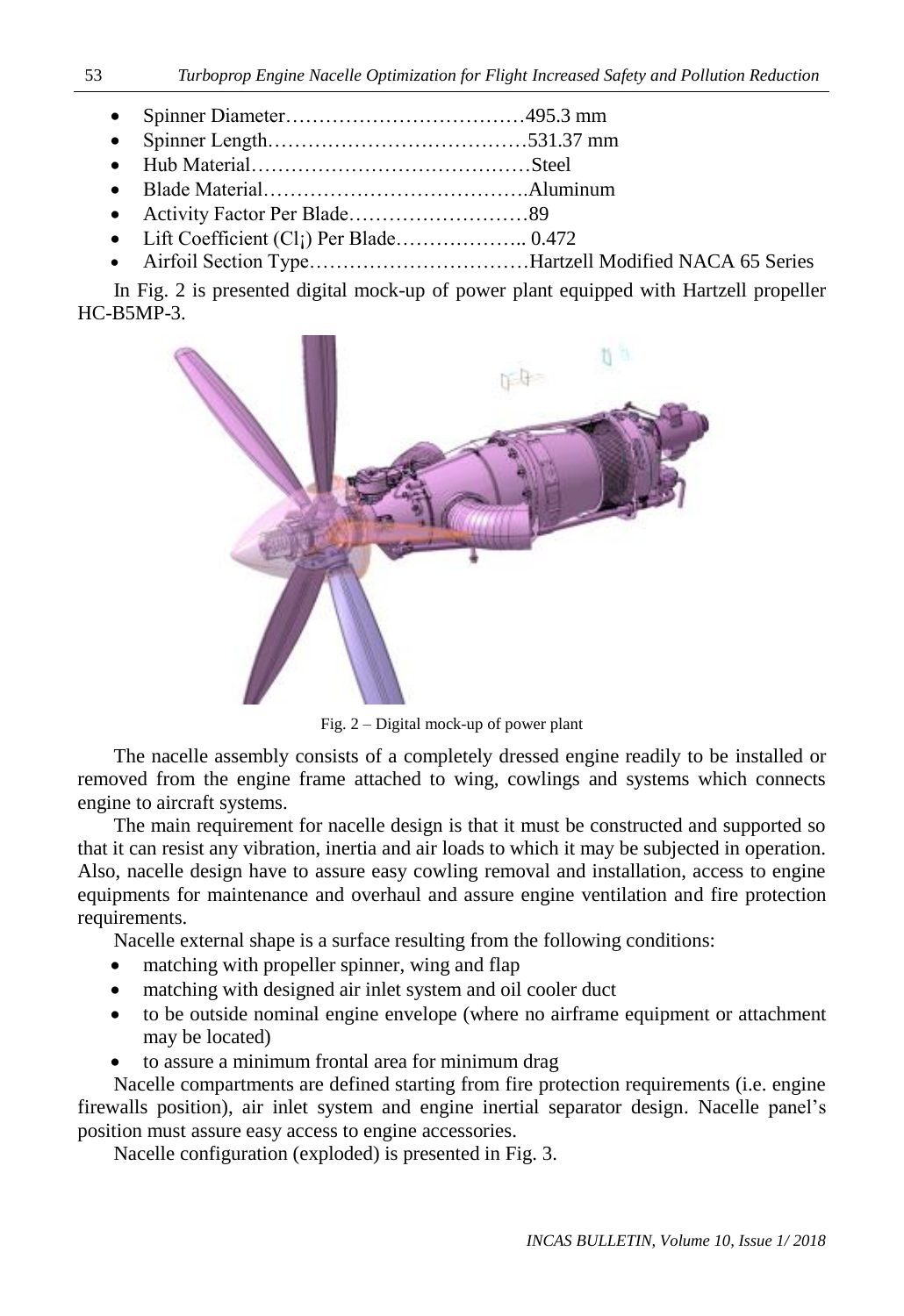

Fig. 3 – Nacelle configuration

A satisfactory installation requires careful attention to the detailed design of all features affecting the operation, maintenance and durability of the engine. Requirements are prescribed to ensure that the engine will not experience detrimental effects under the normal use to which the engine and aircraft may be subject within the engine power range. The engine mounting system (Fig. 4) must protect the airframe from any undesirable power plant-generated vibrations.

The engine is mounted on four pads located symmetrical on the diffuser case in engine mounting plane, and bolted to engine mounting frame. Mount reaction must be pure shear; loads due to airframe structure deformation must not be transferred to the engine. Engine mount pads are located in the engine inlet plenum. This provides adequate airflow for cooling the pads.

The mounting system uses four Berry Mounts vibration isolators and prevents excessive displacement.

Engine installation drawings give all necessary data for installing the engine, like:

- engine accessories, their mounting pads and connectors locations
- engine dimensions and nominal engine envelope
- engine installation pads, flanges
- center of gravity
- engine systems data and connections (oil, fuel, air, drains, electrical, instrumentation, compressor wash)
- engine firewalls /fire seals position & dimensions
- engine controls

Engine mounting design requirements are fully detailed in [5].

Engine frame is a high resistant (4130), welded steel tubes (1.25 in diameter, thk .065) assembly attached to the wing with four bolted attachments. The front U tube of the frame has four bushes welded on brackets which accommodate vibration isolator's bolts, which in turn are bolted to engine mounting pads. Also, the front U tube has four front brackets to which nacelle mounting structure is attached with 12 bolts. Six mid brackets welded on tubes allow rear fire seal to be attached.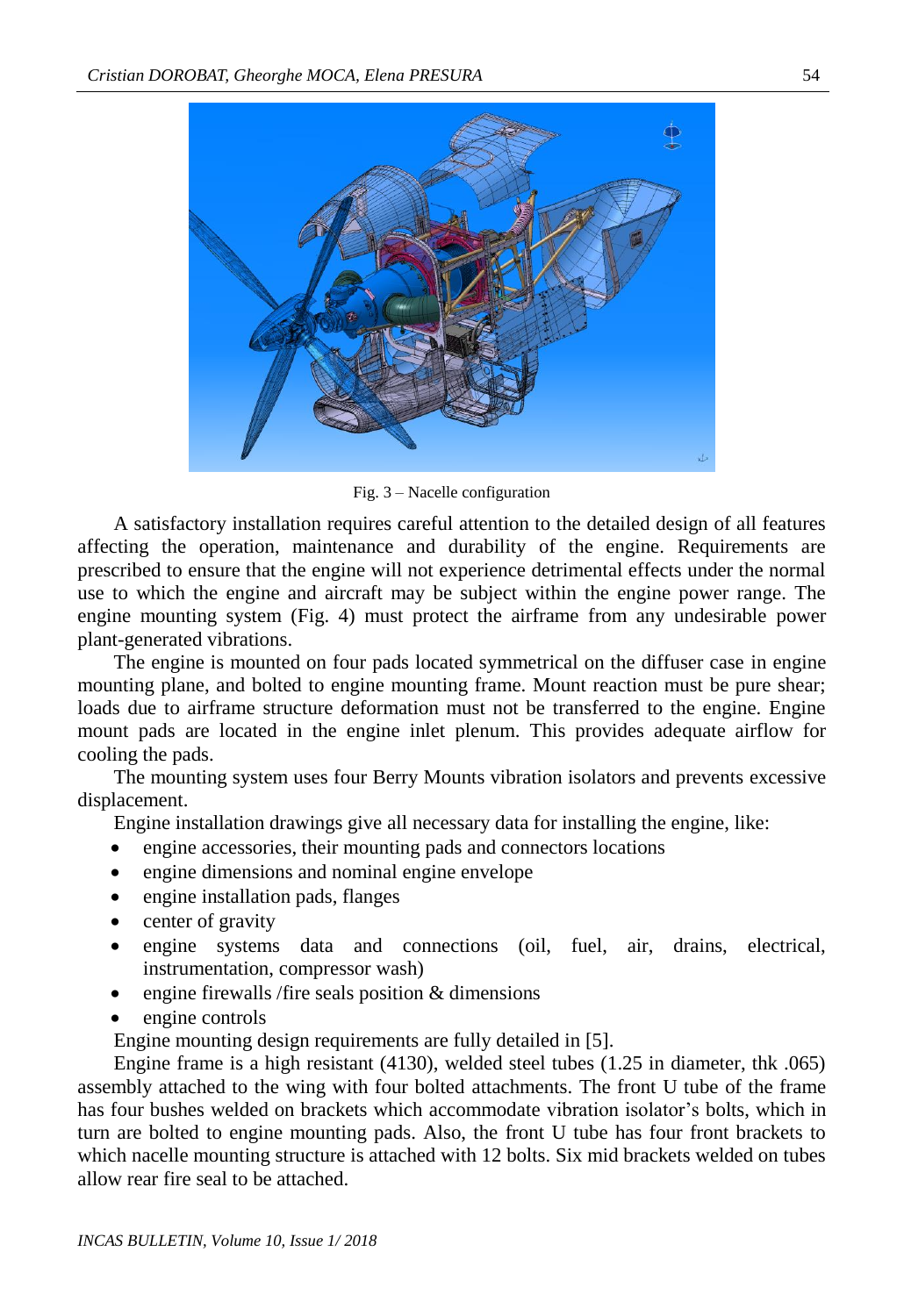



A special technology using an inert gas pressure control inside the structure assures best fiability of engine frame.

A Nacelle supporting structure (Fig. 5) comprising welded inertial separator is bolted to engine frame.

The turboprop aircraft are required to be certified considering whirl flutter which may cause the propeller mounting unstable vibrations, even a failure of the engine, nacelle or whole wing.

Reference [6] details a method to assess whirl flutter of the power plant in case, using the diagram from Fig. 6.

> divergence stability vertical frequency fv [Hz] 8<br>8 flutter  $\overline{\mathbf{a}}$  $\overline{\mathbf{z}}$ divergence  $V_{F1} = 150$  m.s  $\overline{\mathbf{2}}$ 3  $\blacktriangleleft$ 5 6 7 10  $\mathbf{a}$ R  $\bullet$ lateral frequency f<sub>H</sub> [Hz]

whirl flutter boundaries

Fig. 6 – The diagram used to assess whirl flutter of the power plant

Nacelle reference surface comprising engine installation requirements and constraints is the basis of nacelle cowlings, air inlet system and inertial separator assy design.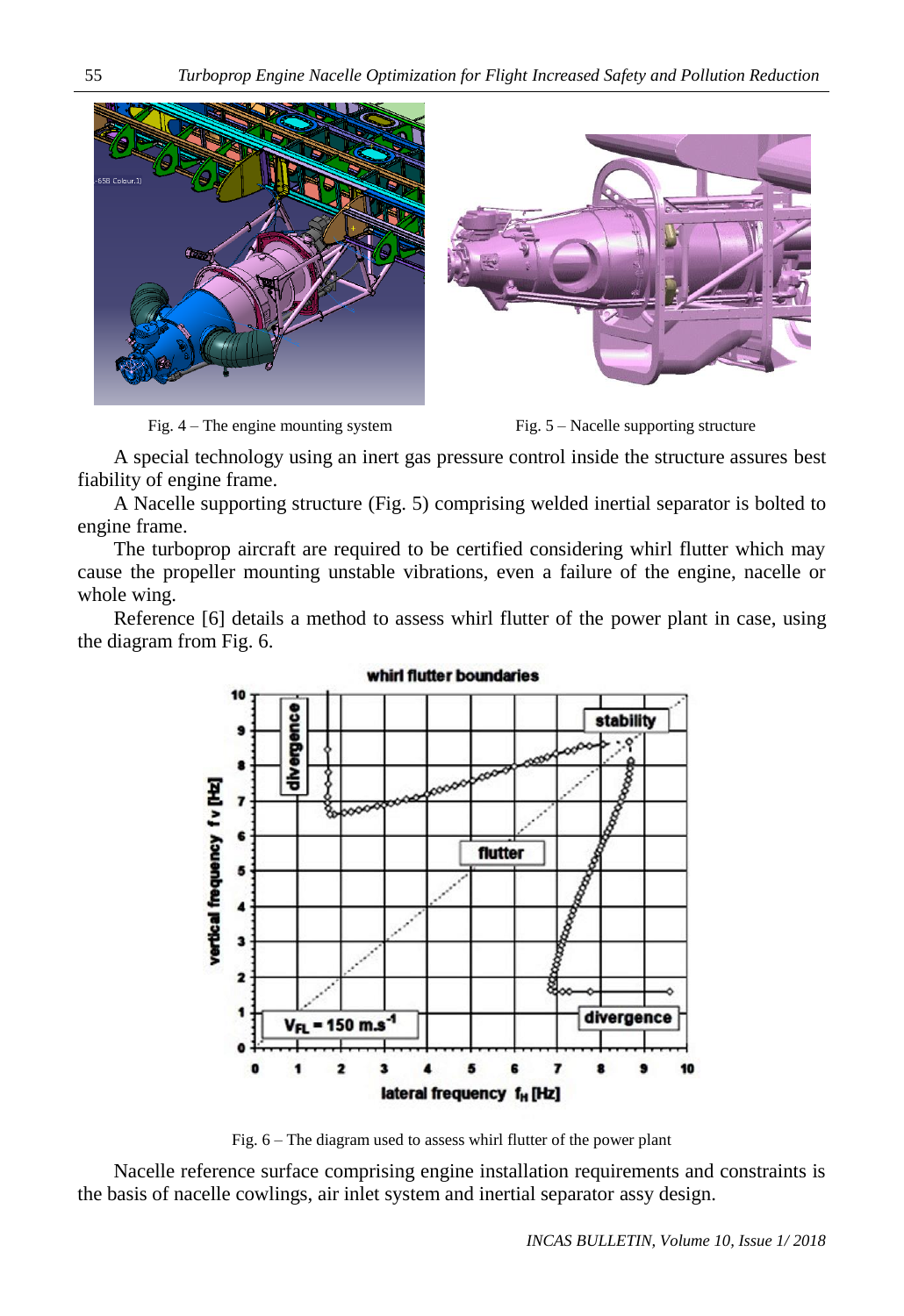Nacelle reference surface assure matching with propeller spinner and wing, matching with designed air inlet system and oil cooler duct, is to be outside nominal engine envelope (where no airframe equipment or attachment may be located), has to assure a minimum frontal area for minimum drag.



Fig. 7 – Nacelle mains assemblies

Nacelle mains assys are as follows (Fig. 7):

- The Upper Forward Cowling Assy is positioned between propeller spinner and front frame of the nacelle supporting structure and split at the bottom with a horizontal plane passing through engine axis to accommodate engine exhaust stubs. Its typical structure has a skin with riveted stiffeners and doublets on edges. Installation on Lower Forward Cowling is assured by six centering pins welded on brackets and four Hartwell Latches – male side. Design requirements assure necessary gap to propeller spinner, propeller governor and engine exhaust stubs. Cooling ventilation is assured by two NACA submerged air intakes.
- The Lower Forward Cowling Assy is positioned between propeller spinner and front frame of nacelle supporting structure and split at the upper side with a horizontal plane passing through engine CL, to accommodate engine stubs. At the bottom it accommodates Pitot air intake duct comprising air inlet lip and diffuser. The Lower Forward Cowling is centered and bolted to the front frame of nacelle supporting structure. Installation of Upper Forward Cowling is assured by six centering holes on welded brackets and four Hartwell Latches – female side. (see Fig. 11). Design requirements assure necessary gap to propeller spinner, and engine exhaust stubs. Air inlet geometry requirements are fully detailed in [5].
- The Oil Cooler Cowling Assy allows the Oil Cooler installation and removal for maintenance. This assy comprises Front Oil Cooler Cowling Assy and Rear Oil Cooler Cowling Assy, welded constructions, bolted to each other, to oil cooler flanges and to Nacelle supporting structure. The Front Oil Cooler Cowling Assy comprises a front cowling with an inlet lip similar to Pitot air inlet, and an inlet air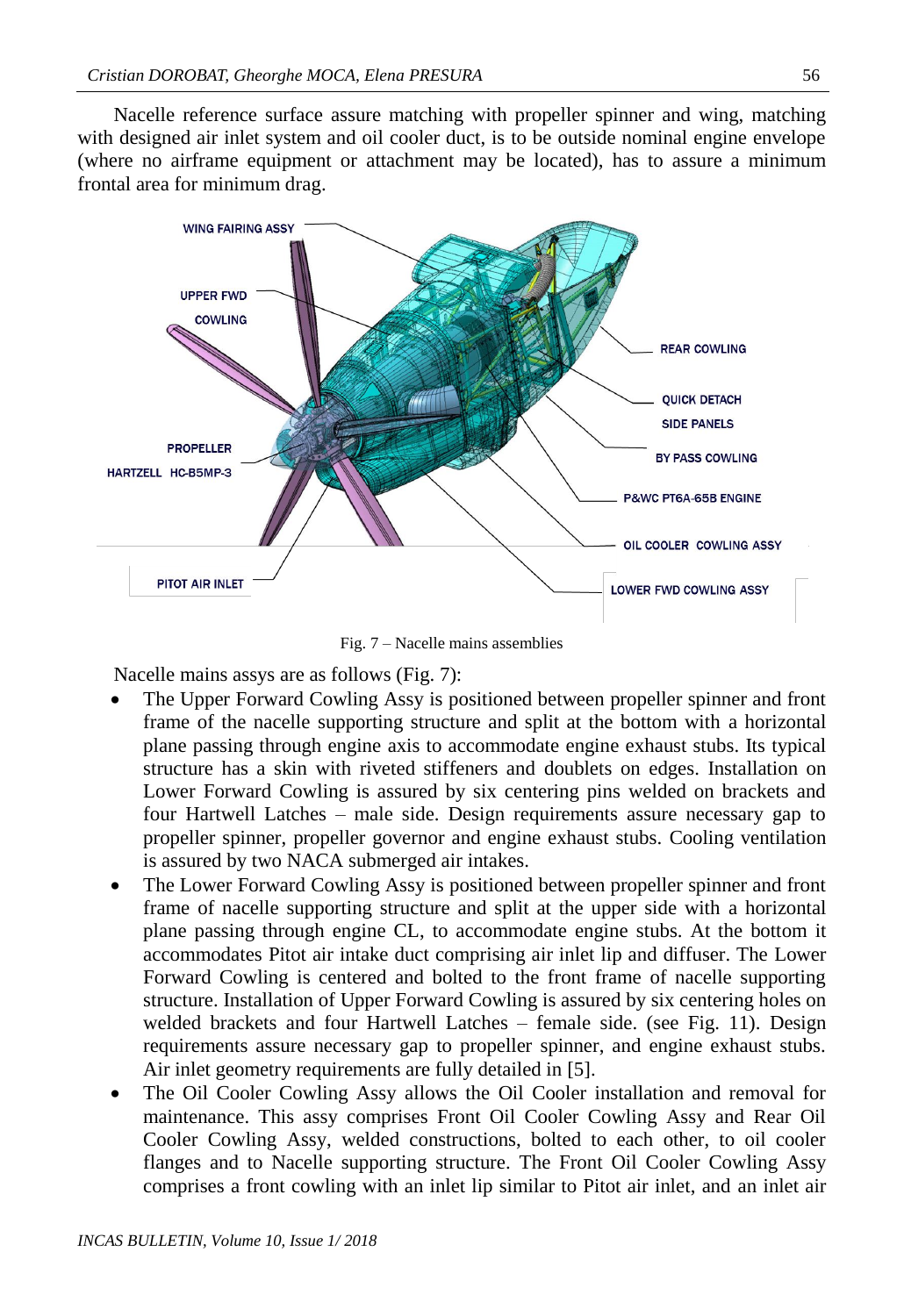duct assuring necessary air flow to enter the cooler. This welded assy is reinforced with riveted intercostals. The Rear Oil Cooler Cowling Assy comprises a rear cowling, an exit air duct, welded construction and a riveted doubled-connector.

- Wing fairing assy connects front nacelle and wing box assuring easy access to engine oil deep stick through a visiting lid. The skin fairing is reinforced with riveted stiffeners. The assy is bolted to nacelle supporting structure and wing box. The lid assy uses Camloc quickly detachment fasteners.
- The Rear Cowling assy encloses rear part of nacelle. It is bolted to nacelle supporting structure and to the rear brackets of engine frame, presses against wing underneath, assuring an aerodynamic profile of nacelle section. Its structure comprises a skin reinforced with stiffener and a flange on upper contour. A sealing gasket fixed on this flange seals rear cowling and wing underneath.
- Side panels are bolted to nacelle supporting structure with Camloc fasteners to allow quick detachment and easy access to engine accessories. Rear left panel assy is a riveted structure comprising a skin panel reinforced with riveted stiffeners and quick detaches Camloc fasteners on contour which allow its mounting on nacelle supporting structure. Right Forward panel assyis a riveted structure comprising a skin panel reinforced with riveted stiffeners and quick detach Camloc fasteners on contour which allow its mounting on nacelle supporting structure and a vent door for engine blow-off valve air discharge.

# **3. NACELLE SYSTEMS**

The air inlet system (Fig. 8) is designed to provide the maximum possible total pressure at the engine intake screen, over a wide range of flight conditions. Maximum ram pressure recovery is required to obtain efficient power levels and minimum specific fuel consumption.

The design of air inlet system has to assure that high velocity free stream air (Mach no.  $0.4\div 0.6$ ) is reduced to the engine radial intake screen at Mach no.  $0.05\div 0.07$ , and at the same time, minimize the loss of available ram pressure.



Fig. 8 – The air inlet system

The air inlet system consists of four sections: the inlet, the diffuser, the inertial separator and the plenum chamber.

The design of the inlet system is made according to Installation Handbook procedure and consists in diffusing with a 2:1 ratio upstream of the inlet and then diffuses internally at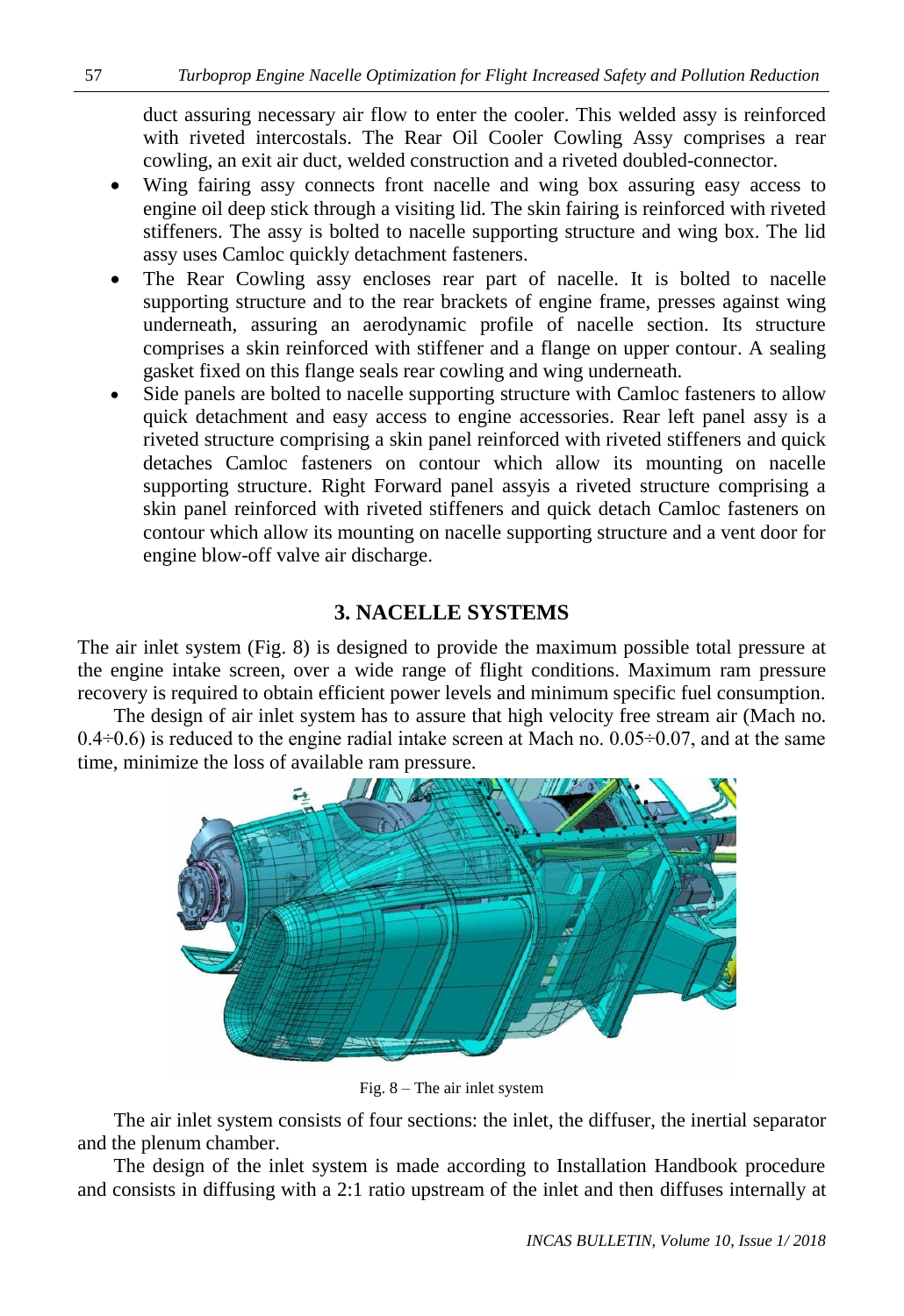a rate equivalent to an eight degree cone angle. This means that the diffuser exit plane area to inlet plane area ratio of at least two.

The principal requirements of the plenum area is to assure nominal engine envelope 22.5 in diameter and a minimum 3.5 in clearance between intake screen and plenum is assured.

The inertial separator is a key assy in nacelle certification assuring high life for engine and a safe deicing too. Inertial separation is achieved by turning the air flow from diffuser exit to the engine inlet screen. The main features of the separator are as follows:

- Welded bottom assy (with rounded bottom) comprising inlet duct, hump and side walls
- Fixed vane assuring 107.7 mm high throat, shedder assy comprising ant icing screen (Hooper), vertical back wall, by pass duct assy

The Hooper has a wire mesh surface (or perforated surface) and provides a cavity into which ice can accumulate without causing deterioration of the separator system. It should be capable to withstand aerodynamic loads up to 2 psig. The hump on the lower separator wall serves to control the flow distribution in the separator and provides a means to optimize the separation / loss characteristics of the system. The bypass duct provides a means for the separated particles to be expelled outside. It is designed to minimize impingement in critical areas, and to control the bypass flow at the minimum value. Inertial separator supports, at the bottom, engine oil cooler.

The exhaust system (Fig. 9) consists of two stacks mounted on the L&R side of engine exhaust flanges, discharging the exhaust gases into the atmosphere. The PT6A65-B engine is fitted with a twin port exhaust case with flanges to which the exhaust stubs are bolted. The location, orientation, flange dimension and maximum load caring capacity of these exhaust ports are shown in appropriate Installation Drawing. Actual Engine standard nozzles should be redesigned to assure minimum aerodynamic drag (oval shape outside nacelle) and minimum internal exit losses (by utilizing guide vanes in nozzle bend) for engine consumption reduction.



Fig. 9 – The exhaust system

Also improving nacelle cooling may be obtained utilizing a small composite bulkhead around nozzle at nacelle opening. Utilizing CFD software and tests on scaled mock-up are very useful for final design solution.

CS 23 regulation provides necessary requirements for designing a safe, efficient and reliable fire protection system for engine nacelle. Fire protection consists of prevention, containment, detection and extinguishment. According to CS 23.1181 designated fire zones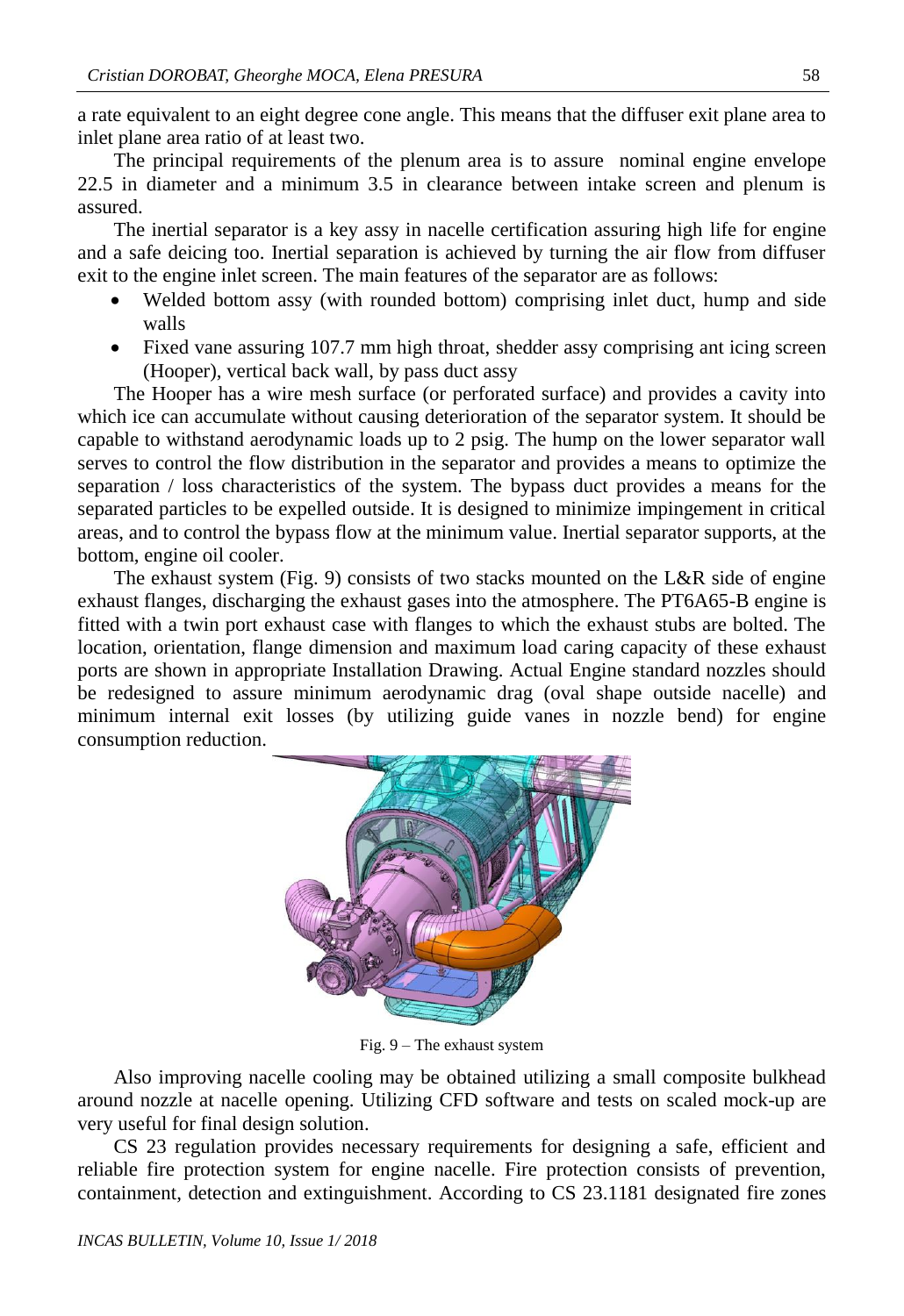and engine mounted fire seals on compressor case and gas generator case it was proposed nacelle fire classification and configuration as follows:

 The compartment before engine FWD firewall assy is fire zone due to exhaust stubs with a high temperature and oil and fuel ducts mounted on the engine (Fig. 10).



Fig. 10 – Engine firewalls

 The compartment after engine rear firewall assy is a fire zone due to overheated equipment (like starter-generator) and oil and fuel ducts in this area.

FWD firewall assy seal presses against Upper and Lower FWD Cowlings fire seals creating a ventilation stop, liquid tight.

Rear firewall assy seal presses against Rear baffle creating a ventilation stop too.

The Oil Cooler Cowlings Assy allows the Oil Cooler installation and removal for maintenance.

This assy comprises Oil Cooler LORI L8538233, Front Oil Cooler Cowling Assy, Rear Oil Cooler Cowling Assy, Oil Cooler Pipes Assy, Oil Breather Pipes Assy (Fig. 11).



Fig. 11 – Oil system

The Front Oil Cooler Cowling Assy comprises a front cowling with an inlet lip similar to Pitot air inlet, and an air duct assuring necessary air flow to enter the cooler. This welded assy is reinforced with riveted intercostals. The Rear Oil Cooler Cowling Assy comprises a rear cowling, an exit air duct, welded construction and a riveted doubled-connector.

The Engine Control System is a simple manual-mechanical one, using 3 levers and push-pull flexible cables to:

- regulate the power setting of the engines (see Fig. 12, power control cable)
- regulate the setting of the speed control spring, Beta valve and feathering dump valve of the propeller governor (see Fig. 13)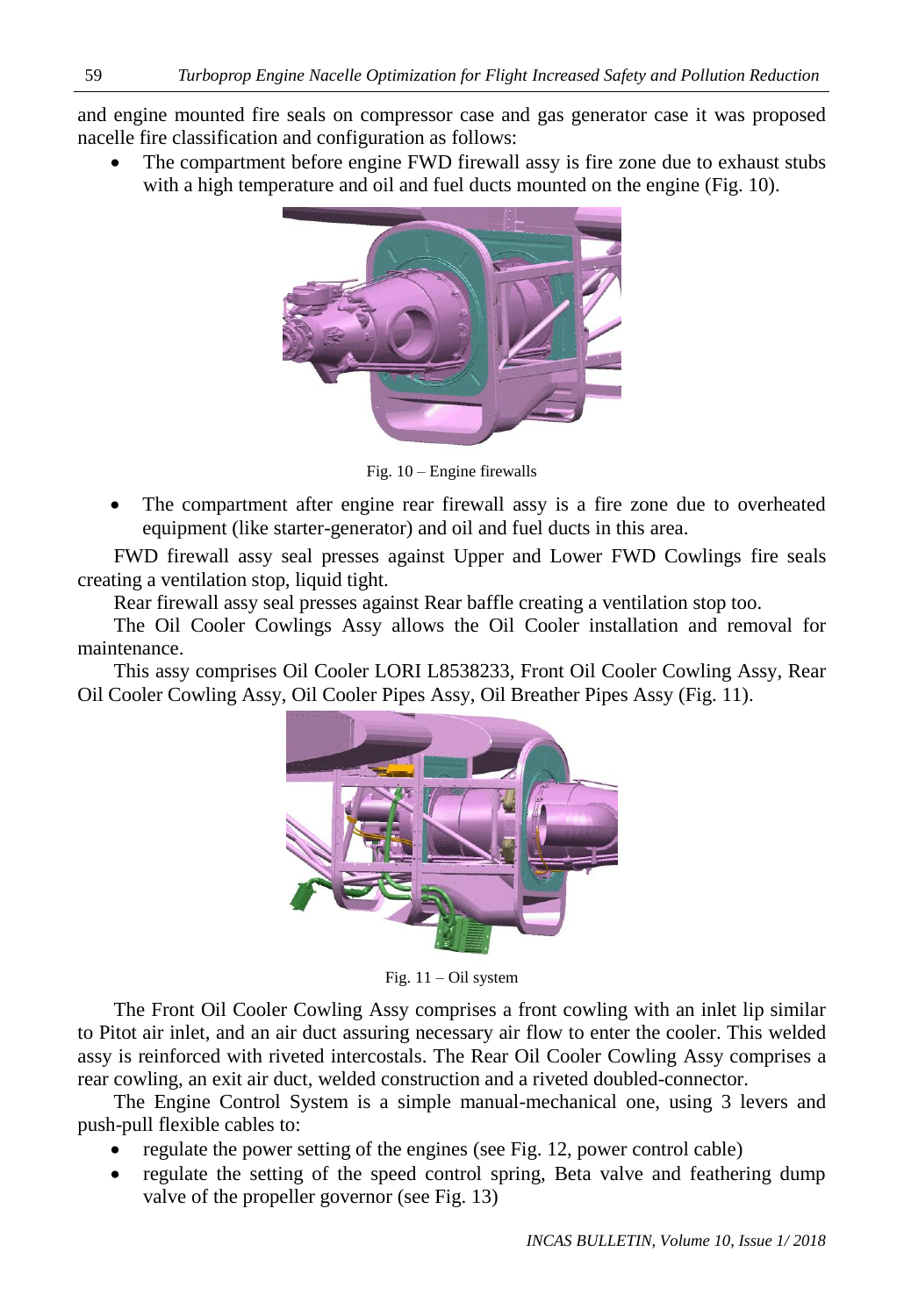- regulate the position of the fuel control lever on the fuel control unit (FCU)
- stop the flow of fuel to the engine during normal and emergency procedures.

Specification for quadrant levers and power plant control cables procurement (power control, propeller speed control and condition control) will include: type and requirements for equipment & cables (loads, bend radius, usable stroke, etc.), connecting elements spec. like: clevis, rod end bearings, swivel angle, telescopic angles, bulkhead swivel assys, connectors, etc.





Fig. 12 – Power control Fig. 13 – Propeller control

#### **4. NACELLE EXPERIMENTAL MODELS**

Fig. 14 present this model which comprise mainly air intake assy, engine simulation assy, welded inertial separator assy with its by-pass, flow measurement assy.

This model is designated to be tested in wind tunnel in order to estimate its total air flow, total pressure drop and by-pass ratio. Air from flow measurement assy is extracted with a blower which simulates the engine. The model is instrumented [3], [4] with total pressure rakes in four sections namely:

- air intake throat
- by-pass mid section
- engine screen
- flow measurement exit section

After testing will be applied modification to reach imposed parameters and new tests will be done until necessary.



Fig. 14 – Air system model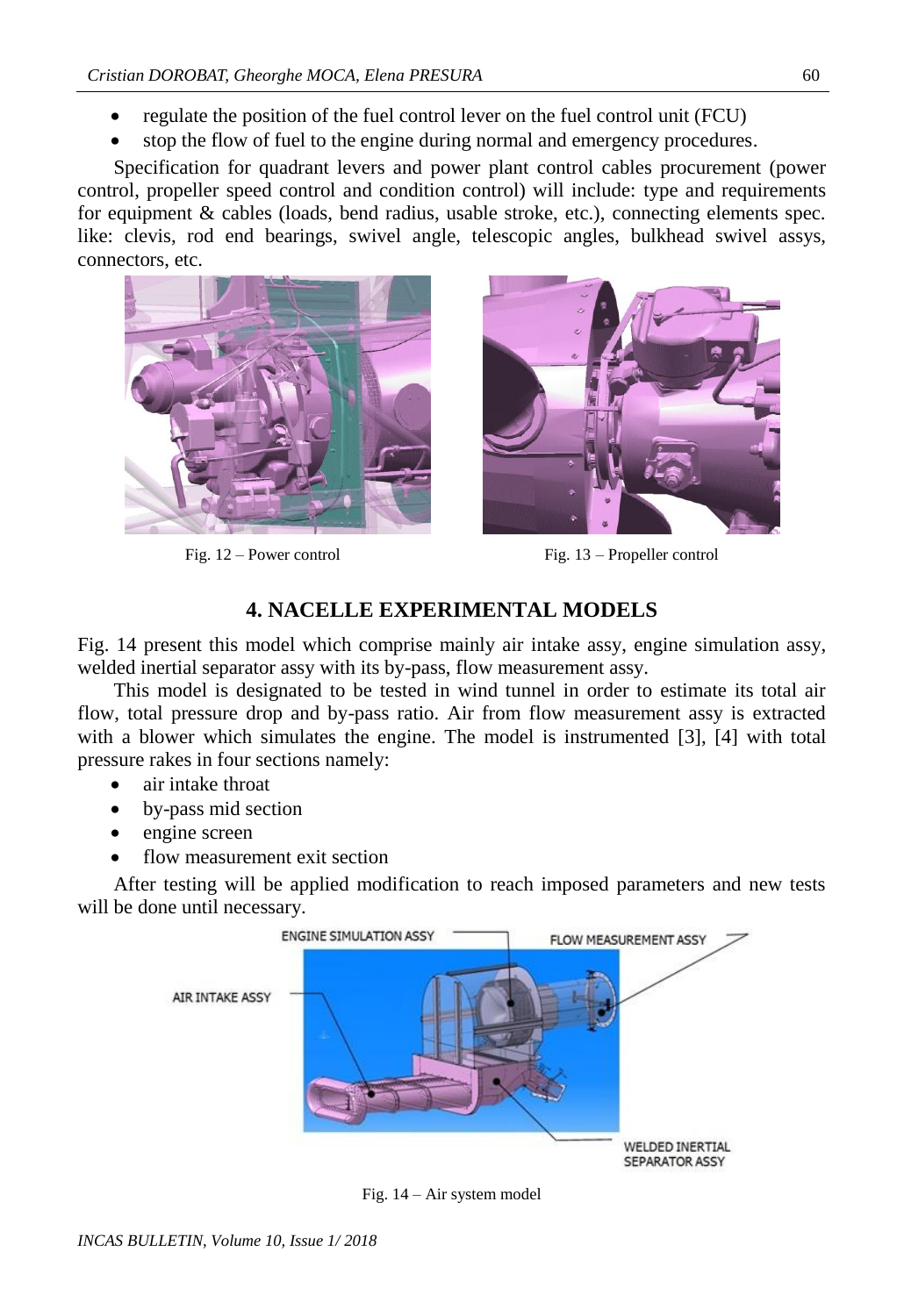Fig. 15 present this model which comprise mainly propeller spinner model, nacelle model, wing model, nozzle model, oil cooler model, starter-generator air inlet model; all these models are instrumented with total pressure rakes and static pressure tapings.



Fig. 15 – Nacelle experimental model

This model is designated to be tested in wind tunnel in order to estimate its performances and characteristics as follows:

- nacelle aerodynamic behavior, lift and drag characteristics [7]
- pressures distribution on nacelle for optimum position of auxiliary air intakes
- exhaust nozzle jet direction estimation and correction as required
- air flow rate of oil cooler and starter generator estimation.

#### **5. CONCLUSIONS**

Nacelle arrangement was proposed according to general requirements of engine manufacturer, specific standards and regulation experience gained in the field. Nacelle optimization for new types of airplanes or for those existing at the moment is more efficient utilizing experimental models for vital systems like air inlet/ exhaust system, engine frame, oil system etc. Composite materials used for nacelle fairings reduce noise and weight. Engine frame optimization assures vibration / noise smaller limits.

#### **REFERENCES**

- [1] \* \* \* Regulation (EC) No. 216 / 2008 of the European Parliament and of the Council.
- [2] \* \* \* European Aviation Safety Agency, *CS-23, Certification Specifications for Normal, Utility, Aerobatic and Commuter Category Airplanes*